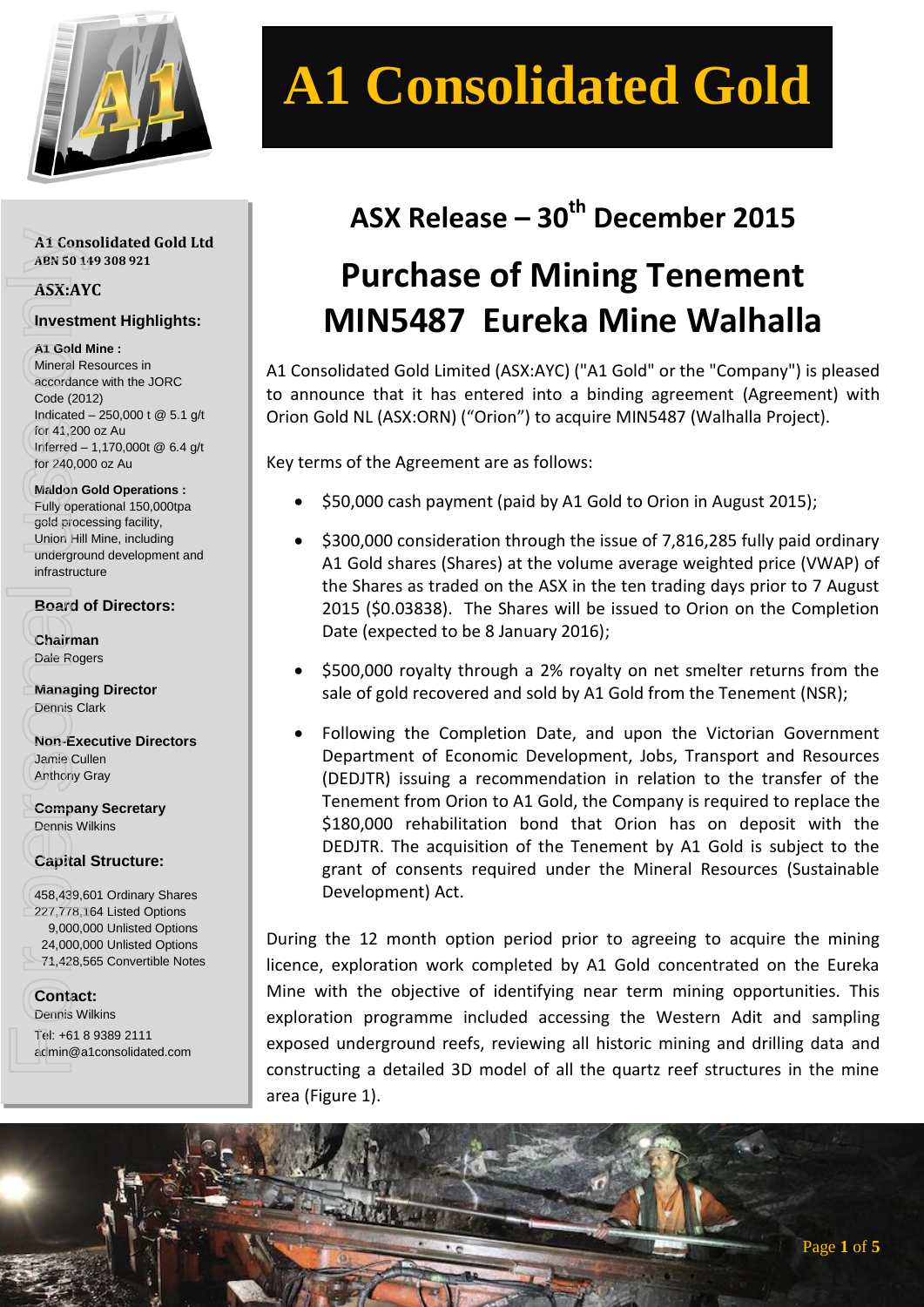

## **Purchase of Walhalla Mining Tenement**

During August 2014 A1 Gold entered into an Option Agreement with Orion to acquire its Walhalla tenements (refer to ASX Announcement dated 29 August 2014). This agreement expired on 31 July 2015, however on 11 August 2015 A1 Gold announced that it had entered into a binding Terms Sheet with Orion to acquire mining licence MIN 5487 for a reduced consideration of \$850,000.

Mining licence MIN 5487 is located in the Woods Point – Walhalla Goldfield, 150 kilometres east of Melbourne, and overlies both the Eureka and Tubal Cain gold deposits.

Staged payment terms for the purchase include \$50,000 cash paid on execution of the Terms Sheet (already paid), \$300,000 paid through the issue of shares at 3.838 cents each on completion of the sale (expected to be 8 January 2016), and a 2% net smelter royalty on the sale of gold recovered from the tenement to a value of \$500,000 (with any unpaid amount becoming payable after 36 months).

The Tubal Cain and Eureka gold deposits are predominantly dyke-hosted, with visible and disseminated gold associated with parallel ladder veins similar to the A1 Gold Mine. Eureka was mined from 1867 to 1915 to a depth of approximately 150 metres and produced 70 kilograms of gold. Tubal Cain was worked from 1866 to 1911 to a depth of 100 metres and produced 120 kilograms of gold. For personal use of the personal use of the association of the personal use of the same depth of the same depth of the same depth of the same depth of the same depth of the same depth of the same depth of the same depth of

The deposits have a combined Inferred Mineral Resource of **1,085,000 tonnes grading 4.93 g/t Au for 172,100 ounces** of gold (Table 1).

| Table 1.                                                         |                 |      |               |
|------------------------------------------------------------------|-----------------|------|---------------|
| MIN 5487 - Mineral Resource Estimate (January 2014) <sup>1</sup> |                 |      |               |
|                                                                  | <b>Inferred</b> |      |               |
| <b>Deposit</b>                                                   | <b>Tonnes</b>   | Au   | <b>Ounces</b> |
|                                                                  |                 | g/t  | Au            |
| <b>Tubal Cain</b>                                                | 932,000         | 4.10 | 122,900       |
| Eureka                                                           | 153,000         | 9.90 | 49,200        |
| <b>Total</b>                                                     | 1,085,000       | 4.93 | 172,100       |

Note 1. Refer to Orion Gold NL (ASX: ORN) ASX Announcement dated 31 January 2014. The Company is not aware of any new information or data that materially affects the information provided in the previous announcement and that all of the previous assumptions and technical parameters underpinning the estimates in the previous announcement have not materially changed.

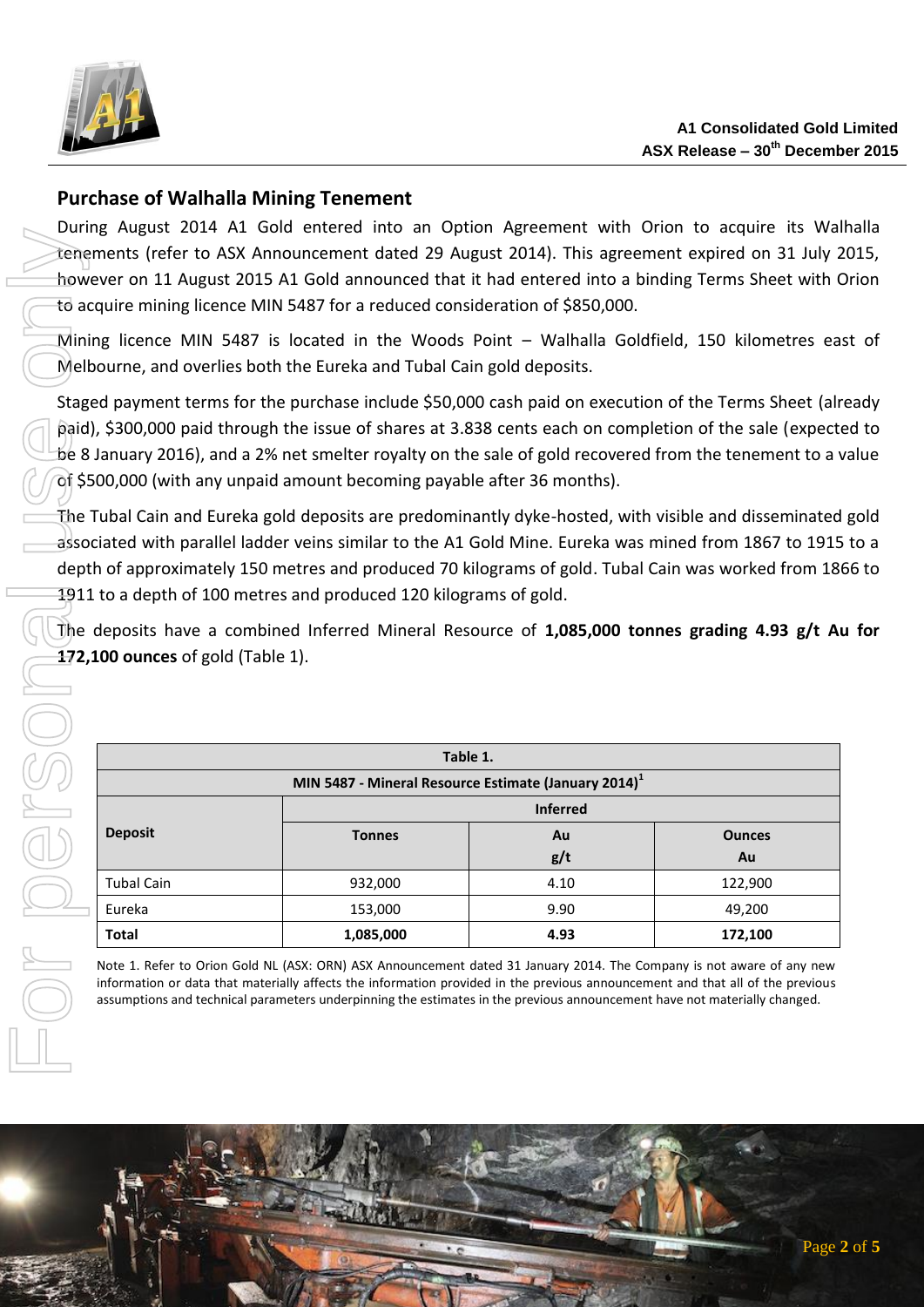

# **Diamond Drilling 2015**

Two diamond holes (EUSDH-001 and EUSDH-001W1) were drilled to test for gold-bearing quartz reefs above the Western Adit Level, adjacent to the historic mine workings (refer to ASX Announcement dated 11 August 2015). A total of 9 reefs were intersected in EUSDH-001 and 4 reefs in EUSDH-001W1 including the E3 reef in EUSDH-001 that returned 3.2 metres  $\omega$  10 g/t Au within the main target zone on the Western Adit Level.

These holes intersected gold-bearing quartz reef within the targeted zone, along with many other mineralised reefs structures. This drilling confirmed the Company's view on the potential for extensions to the identified Mineral Resource at the Eureka Mine.<sup>(1)</sup>

A1 Gold views the Eureka Deposit as a medium-term mining opportunity and plans to develop and mine narrow-vein high-grade gold at the Eureka Deposit to supplement ore from the A1 Mine for processing at its Maldon gold processing plant. Upon completion of the purchase of the mining licence a Mining Work Plan will be lodged with the Victorian Government to provide for the commencement of underground mining in the already developed Western Adit area.



### **Figure 1. Isometric View of the Western Adit and Eureka Dyke Model**

(This figure is a screen capture and not to scale. It is provided for illustration purposes only.)

<sup>(1)</sup> ASX Announcement 11 August 2015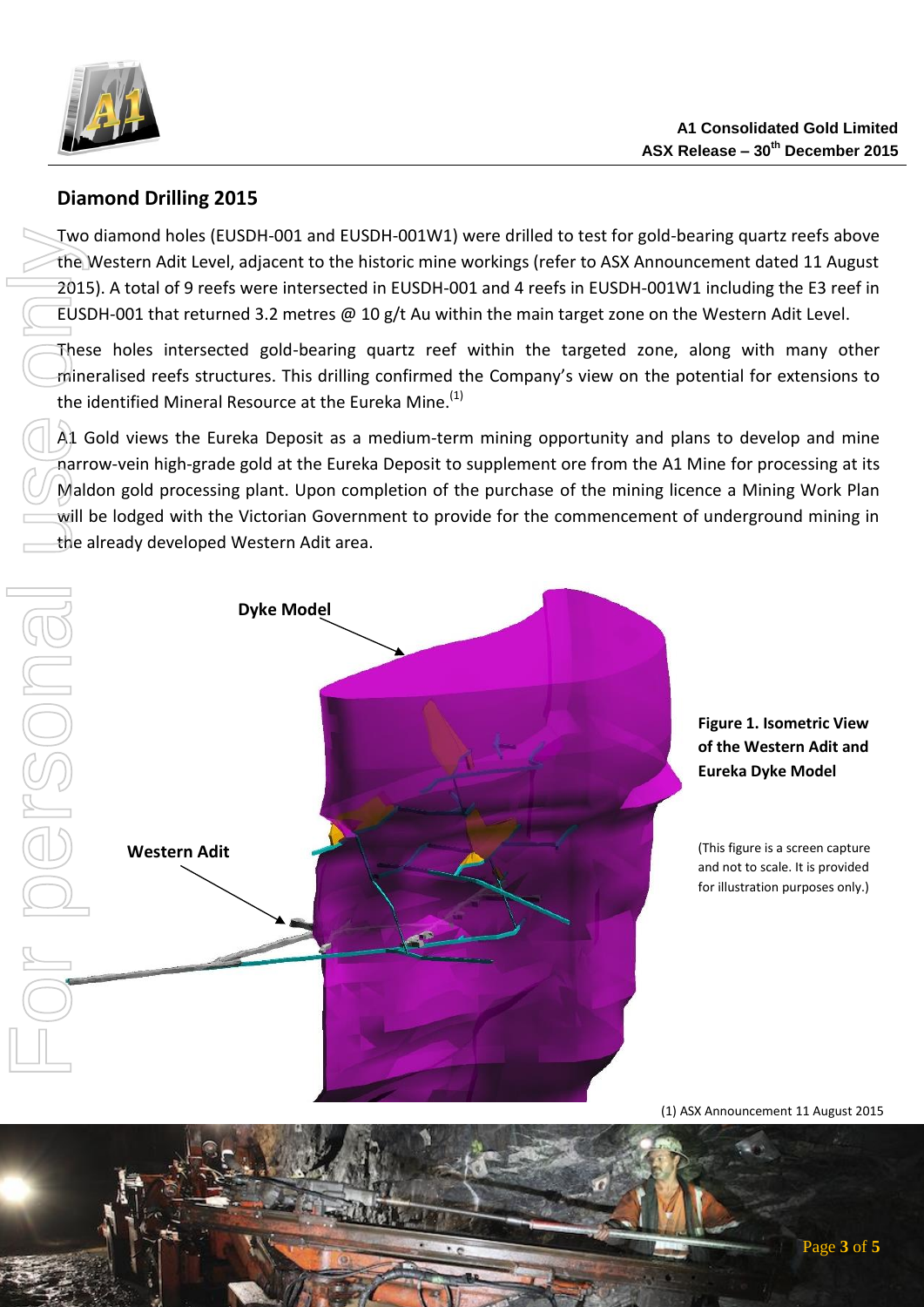

### **About the Company**

A1 Consolidated Gold Ltd is an emerging junior Victorian gold producer that is developing the A1 Gold Mine near Woods Point and the Union Hill Mine at Maldon to mine ore for processing at the Company's fully permitted 150,000tpa Maldon gold processing facility.

As announced on 11 August 2015, the Company has also agreed to purchase the Eureka and Tubal Cain deposits near Walhalla, South East of the A1 Gold Mine.

**Location of Projects**